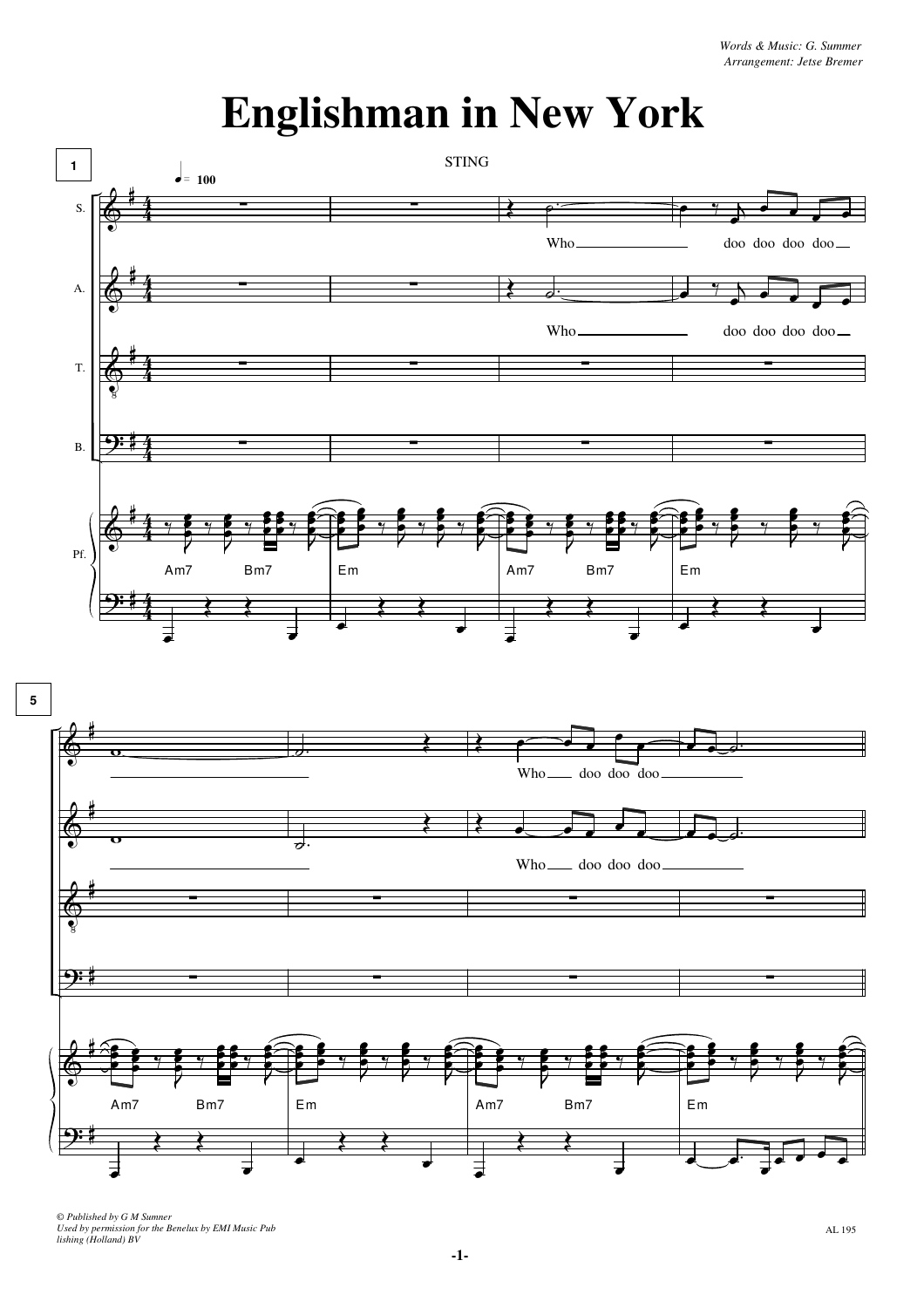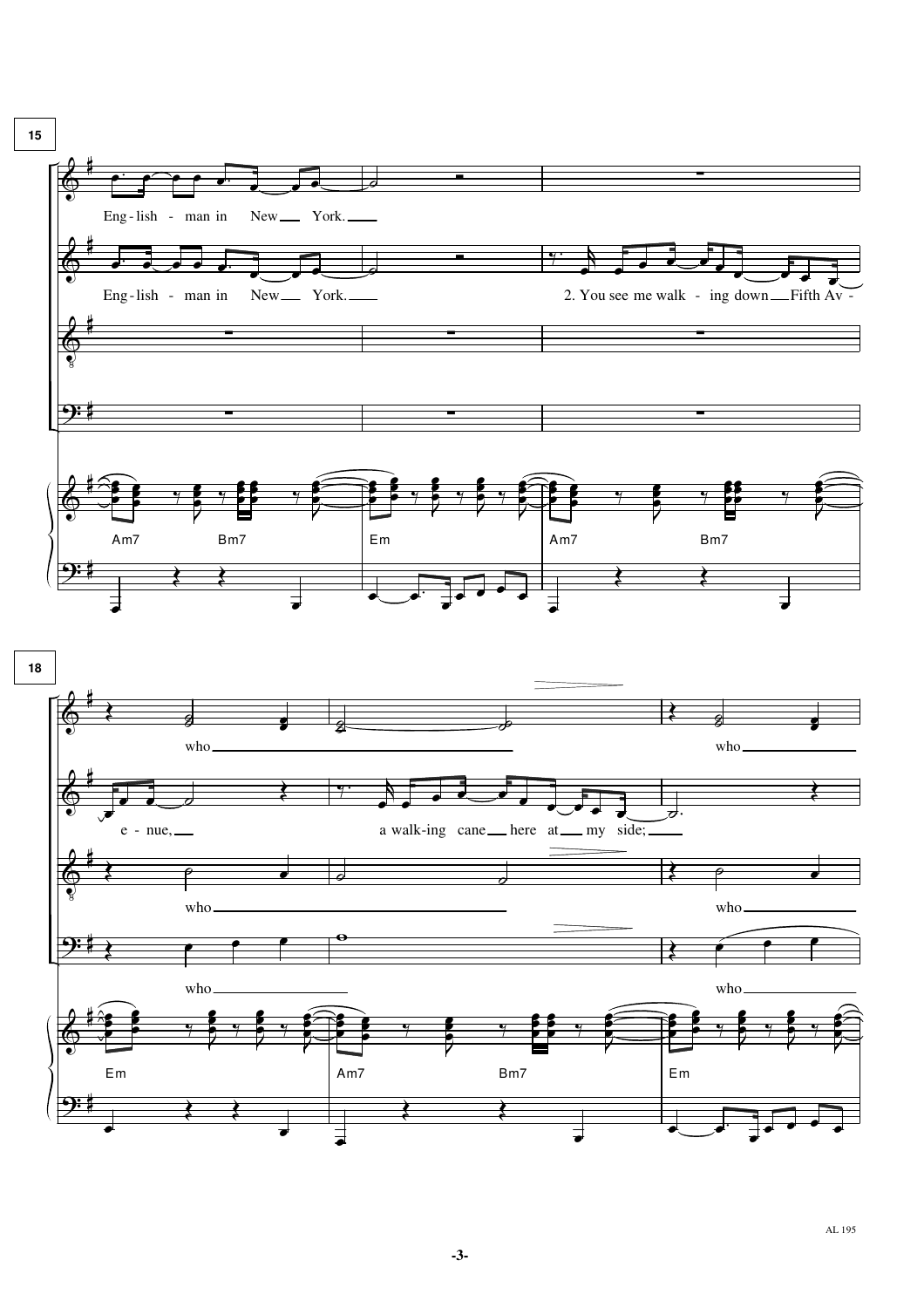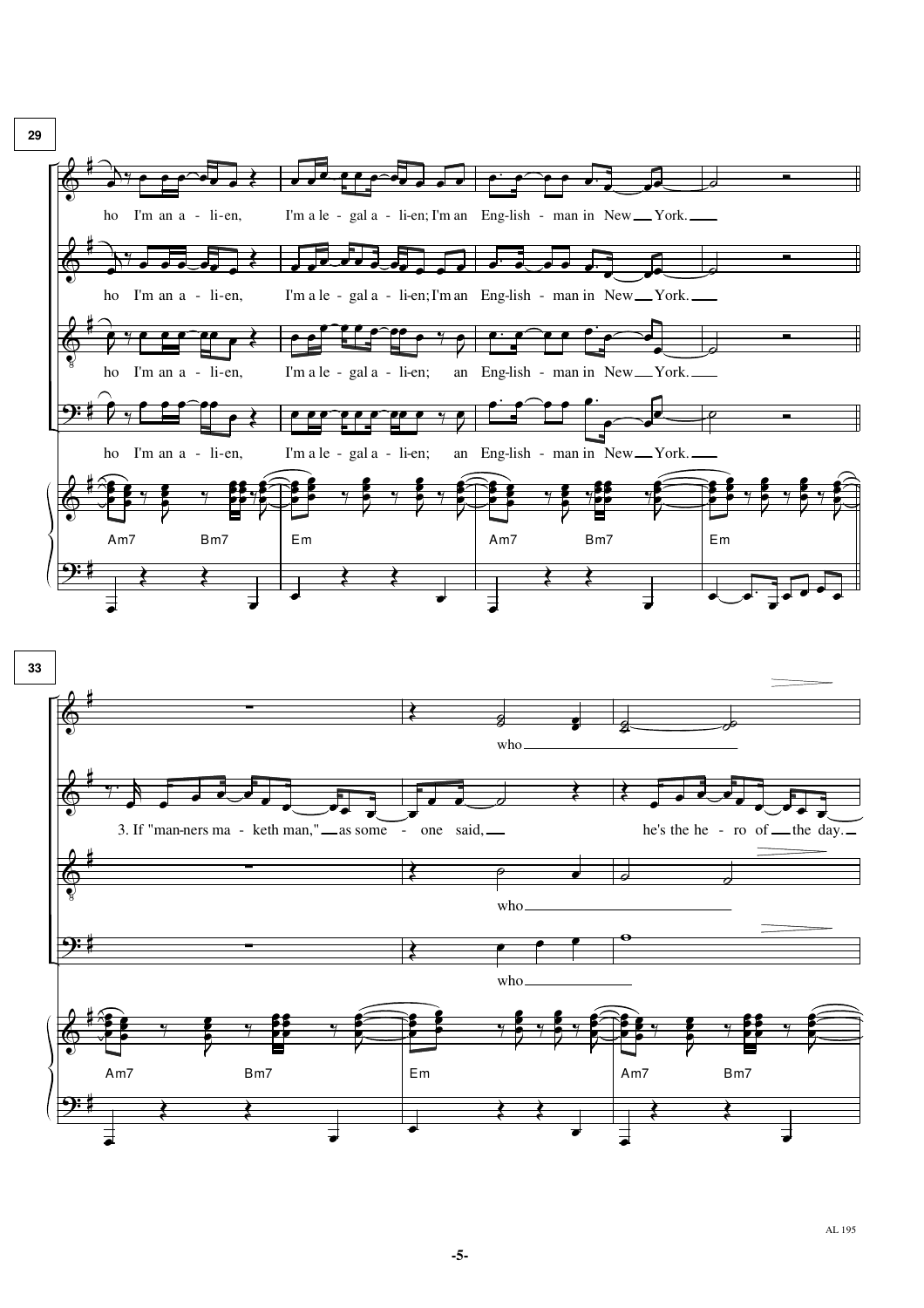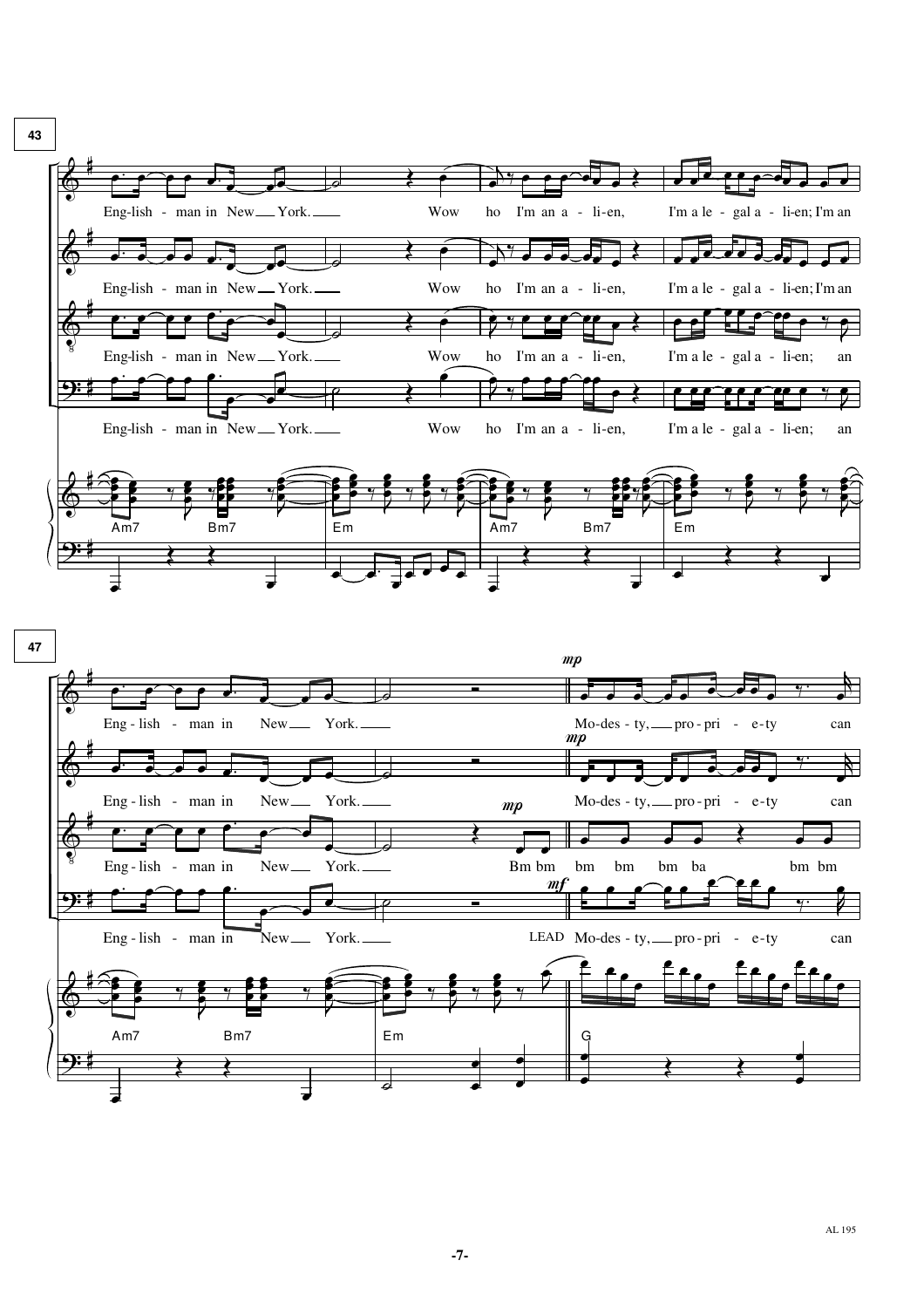

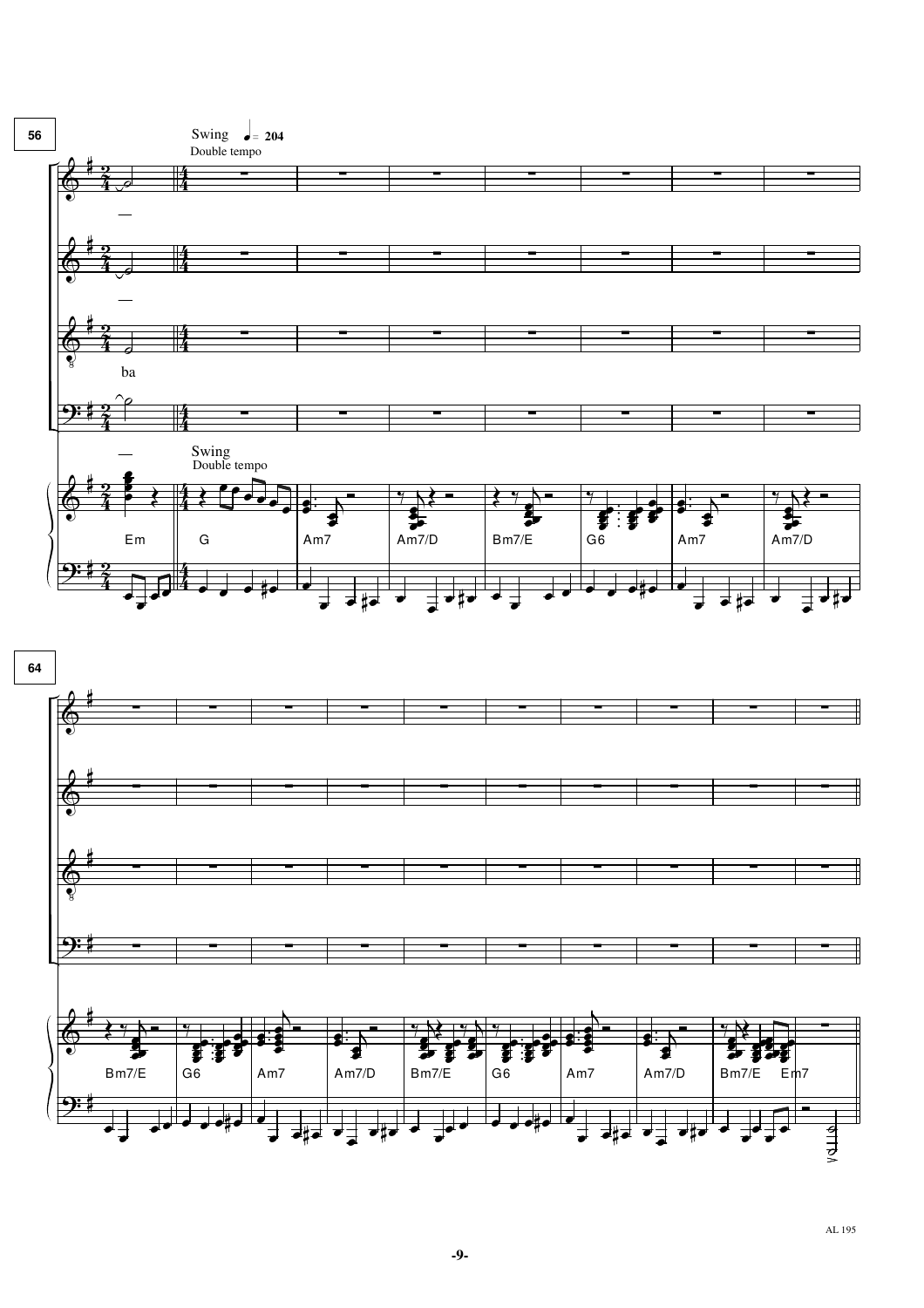

 $\overrightarrow{c}$ œ

œ

œ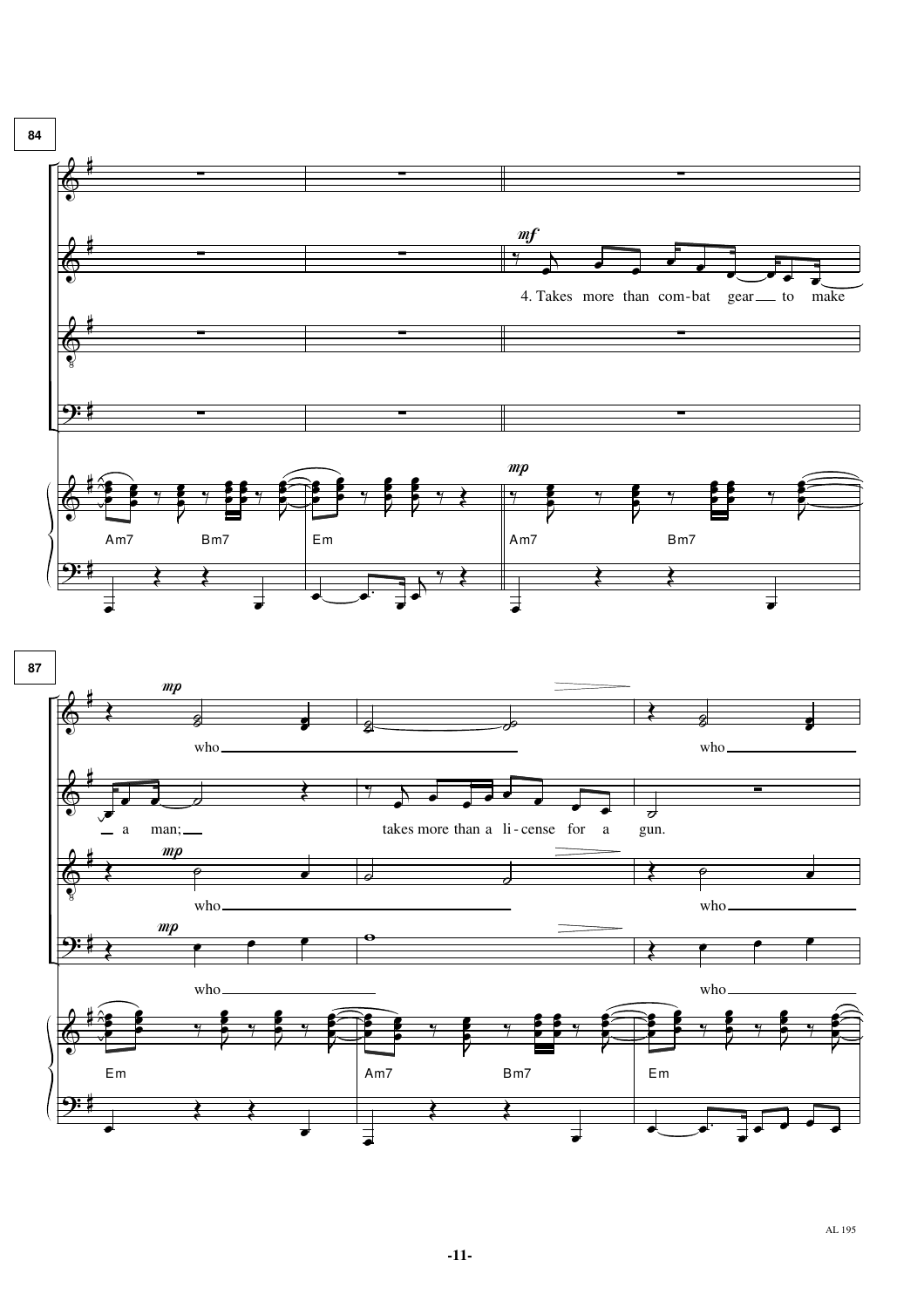